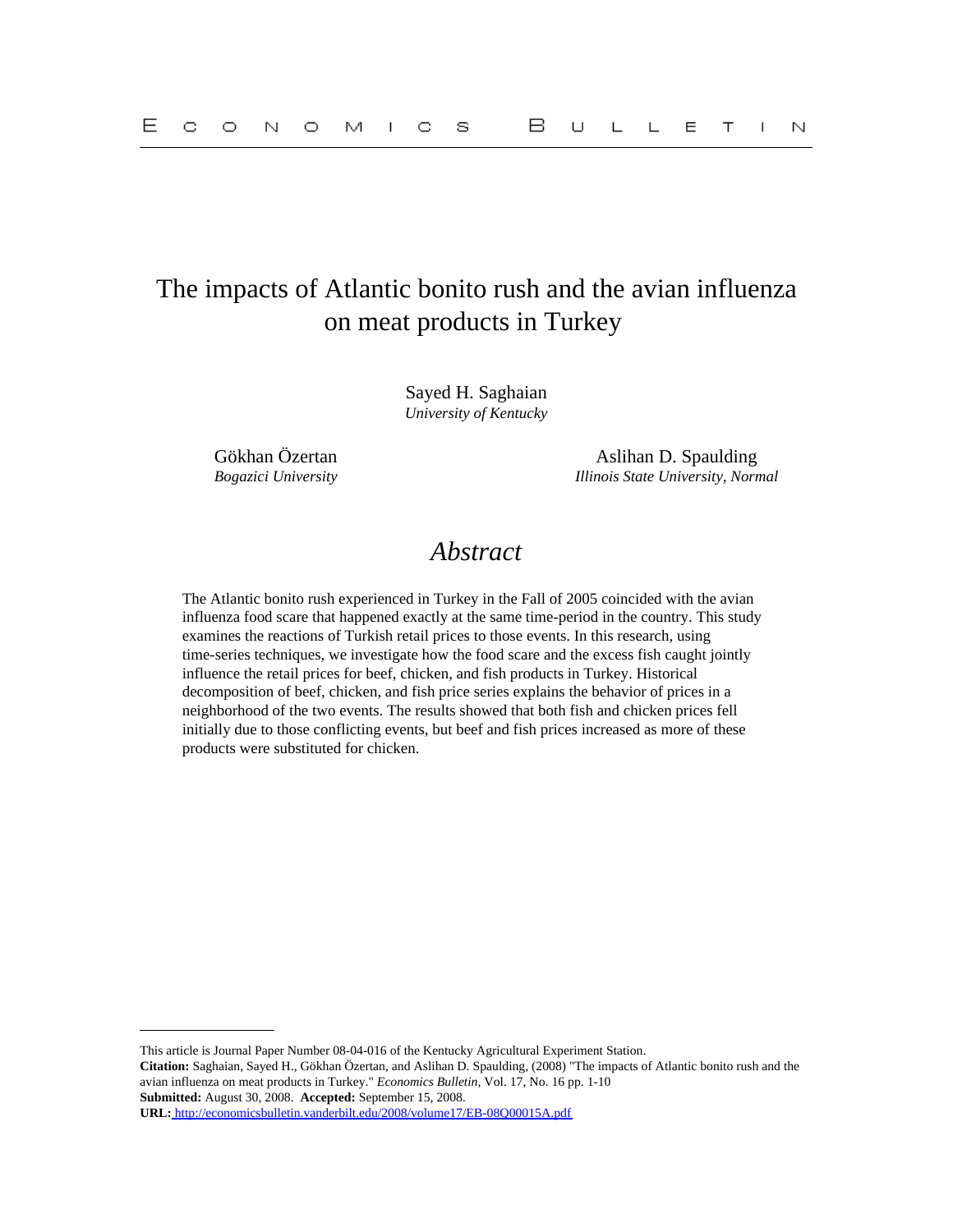### **1. Introduction**

The Atlantic bonito rush experienced in Turkey in Fall 2005 coincides with the H5N1 avian influenza food scare that happened exactly at the same time-period in the country. Hence, an interesting question that arises is how the avian flu food safety scare and the excess fish caught might jointly influence the demand for meat products in Turkey. Using time-series techniques we derive the impacts of these two events on the retail-level beef, chicken, and fish prices for the mentioned period. Historical data on these three price series for the time period between January 2003 and March 2007 are used in this analysis. The data used on real prices are presented in Figure 1 (prices are measured in Yeni Türk Lirası, YTL (new Turkish currency), per kg). Historical data on meat production in Turkey are presented in Table 1.

### **2. Poultry Sector in Turkey**

Size of the poultry market in Turkey is estimated to be around three billion dollars, annually. Consumption of poultry meat in 2005 was almost one million tons, where the production in 2006 was also close to that amount. Comparing the per capita poultry consumption of around 14 kg in 2006, in 2005, per capita consumption of red meat (bovine, sheep, and goat) was around nine kilograms and per capita fish consumption was around seven kilograms (Besd-Bir, 2007). Turkey's State Planning Organization projections show that in year 2010 demand for poultry meat in Turkey is expected to reach 1.2 million tons with a per person consumption of 16 kg/year. Respective estimations are 1.5 million tons and 19 kg/year per person for the year 2015 (Besd-Bir, 2006).

#### **2.1. Avian Influenza in 2005**

Turkey was hit twice with avian influenza outbreaks, first in October 2005 and then in January 2006. As of mid-March 2006, the presence of the H5N1 virus was confirmed in 58 of Turkey's 81 provinces. World Health Organization (WHO) reported 21 human cases of avian influenza resulting with four deaths (WHO, 2006). Although on August 2006 Turkey was cleared from the highly pathogenic avian influenza based on the OIE Animal Terrestrial Code classifications, cases of avian influenza were again detected in 2007. Since Turkey is on the migratory route of wild birds, such cases are expected to occur also in the future.

Poultry consumption fell by 50 percent and retail poultry prices fell by 20 percent in two weeks following the outbreak (EU, 2006; Sarnıç, 2006). Real retail and wholesale poultry prices were at their minimum in November 2005 since the year 2003. Recovery of the sector with regard to sales only occurred in March 2006.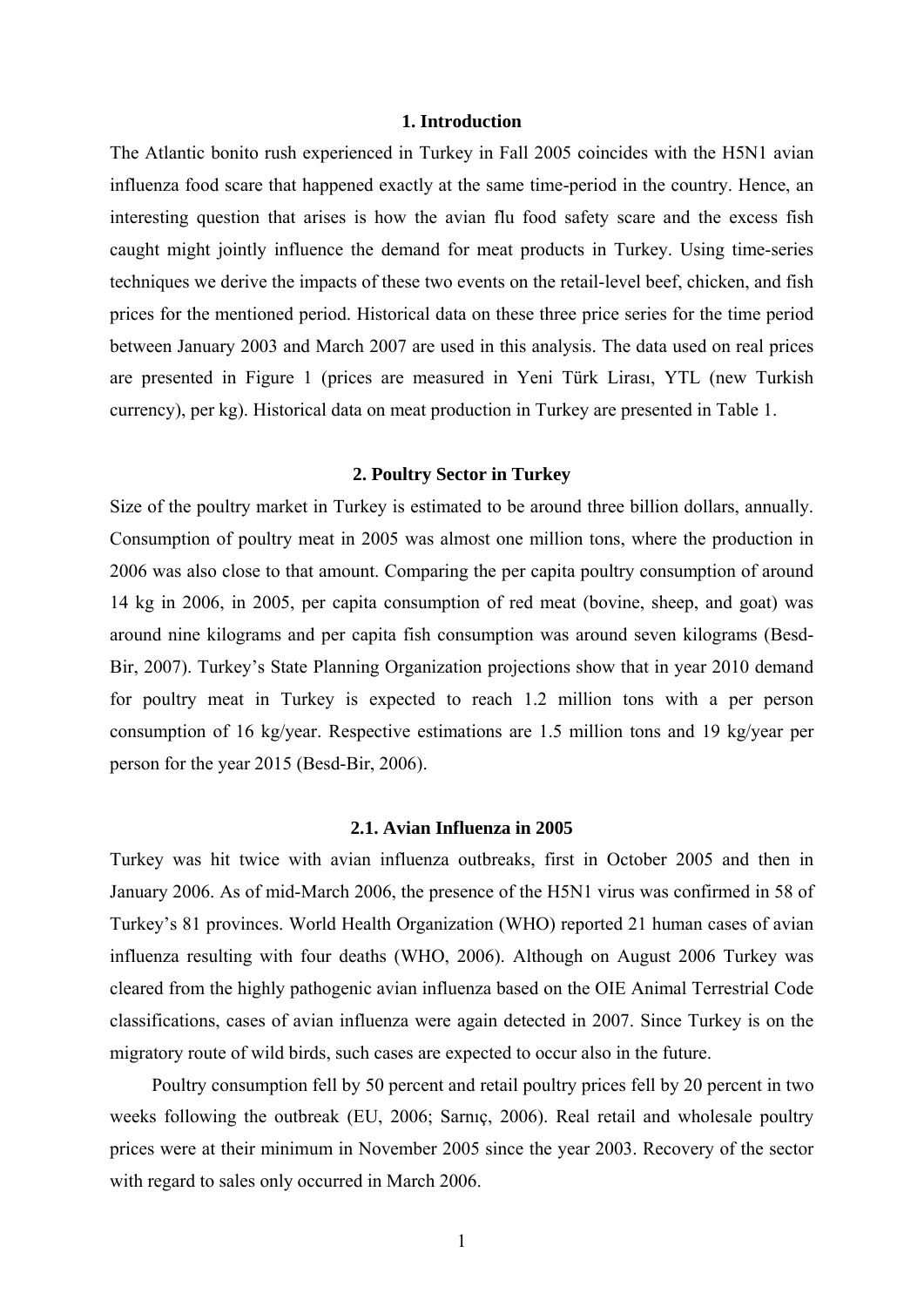## **3. Fishery Sector in Turkey**

Turkey has a long coastline of the size of 8,300 km. However, the annual production and consumption of fish are not in parallel with this size and they are remarkably small compared with the world averages. Considering the per capita fish consumption, world average is around 15 kg, with levels of 25 kg in Italy, 31 kg in France, 44 kg in Spain, 70 kg in Japan; this value was only 10 kg in 1995 in Turkey, and this level even dropped to 7.5 kg in recent years (Saygı et al., 2006). Annual production in 2004 was 456,752 tons (Turkstat). Historically, around 76 percent of fish caught comes from Black Sea, 11 percent from Marmara, nine percent from Aegean, and five percent from Mediterranean seas (Timur and Doğan, 1999). Annual aquaculture production was 79,943 tons in 2003 but cultured fish production has been steadily increasing in recent years. Contribution of fisheries to the GDP is only at 0.3 percent and to Turkey's total agricultural production only at 2.7 percent (FAO, 2006).

The major fish species caught commercially in Turkey, counting for 90 percent of total marine catches, are anchovy, grey mullet, hake, whiting, pilchard, horse mackerel, Atlantic bonito, chub mackerel, sprat, and blue fish (ABGS, 2006). Data on quantity on sea fish caught is presented in Table 2. Among the fish caught 25 percent is used to produce flour or oil and the remaining 75 percent are consumed as fresh or processed meat (Şanslı and Saygı, 2001). The legal commercial fishing season in Turkey is between September and April.

#### **3.1. Atlantic Bonito "rush" of Fall 2005**

Atlantic bonito is one of the highly traded fish species in Turkey. Whereas historic data shows that until 2001 annual Atlantic bonito caught was above 12,000 tons, this number suddenly decreased to the levels of 6,000 tons in 2002 and stayed around that until 2005. Not only for Atlantic bonito but for fish caught in Turkey in general, the highly cited reasons for this decrease are excess fishing and sea and ecological pollution. However, the picture changed in September 2005 with the Atlantic bonito "rush." Whereas in the previous five years at most 13,460 tons were caught in a single year, in 2005, the amount rose to 70,797 tons. This is directly reflected in prices; whereas the (CPI adjusted) price of Atlantic bonito at the Istanbul Sea Products Marketplace was 3.30 YTL/kg in September 2005, it decreased to 2.27 YTL/kg in October, and further to 1.44 YTL/kg in November. Historical Atlantic quantity caught and Atlantic bonito prices at Istanbul Sea Products Marketplace are presented in Figure 2. Istanbul is the largest city in Turkey and a major portion of fish caught in Turkey is traded at the Istanbul Sea Products Marketplace (Tekinay et al., 2003).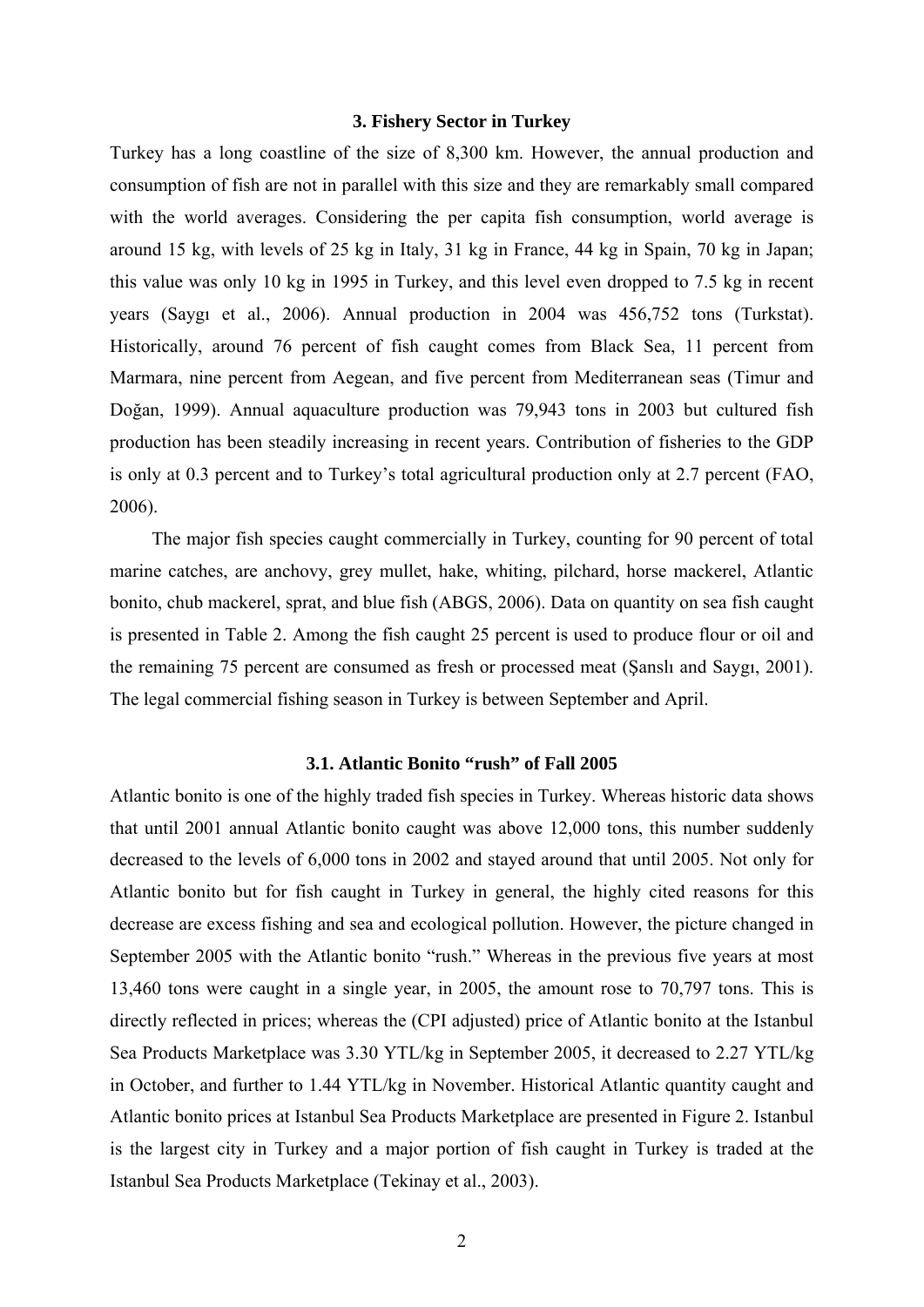### **4. Empirical Model and Results**

Historical decomposition graphs are used to measure the impact of the food safety scare and the Atlantic bonito shock on prices (Chopra and Bessler, 2005). Historical decompositions decompose the series to determine the impact of the two events on retail-level price responses in the neighborhood of the events (RATS, 2004). Historical decomposition graphs are based upon partitioning of the moving average series into two parts:

$$
P_{i+j} = \sum_{s=0}^{j-1} \psi_s U_{i+j-s} + \left[ X_{i+j} \beta + \sum_{s=j}^{\infty} \psi_s U_{i+j-s} \right],
$$

where  $P_{t+1}$  is the multivariate stochastic process, *U* is its multivariate noise process, and *X* is the deterministic part of  $P_{t+j}$ . The first sum represents that part of  $P_{t+j}$  due to innovations (shocks) that drive the joint behavior of the series for period  $t+1$  to  $t+j$ , the horizon of interest, and the second is the forecast of the series based on information available at time *t*, the date of an event—that is, how series would have evolved if there had been no shocks (RATS, 2004).

Figure 3 shows the historical decomposition graphs of the three price series for a six month horizon from RATS software. The solid line is the actual average prices for beef, chicken, and fish in Turkey which include the impact of the events, and the dashed line is the forecast of that variable excluding the effect of any shock. The dynamic impacts of the shocks can spread over many time periods or dissipate quickly. It is also likely that other effects would normally occur after a few weeks or months might cloud their impacts. For this study we have used a six month time-period for forecasting and testing the impact of the fish surge and the H5N1 virus shock.

The Atlantic bonito rush occurred in the Fall of 2005, and the H5N1 virus was discovered in October 2005. In September 2005, the actual beef, chicken, and fish price series (solid lines) and their forecasted estimates (dashed lines) followed each other closely with minor differences that are commonly expected between any actual series and their forecasts. However, these series began to depart in October 2005. Historical decomposition of the real retail-level prices, which includes the impact of the shock, showed that the wide departure of actual chicken and fish prices began in October and reached their maximum by November 2005. It is estimated that the chicken prices dropped by 28 percent in October 2005 in contrast to its forecasted prices.

In November 2005, the estimated magnitude of the actual beef prices was exactly the same as its forecasted amounts. Beef prices increased in December with a one month lag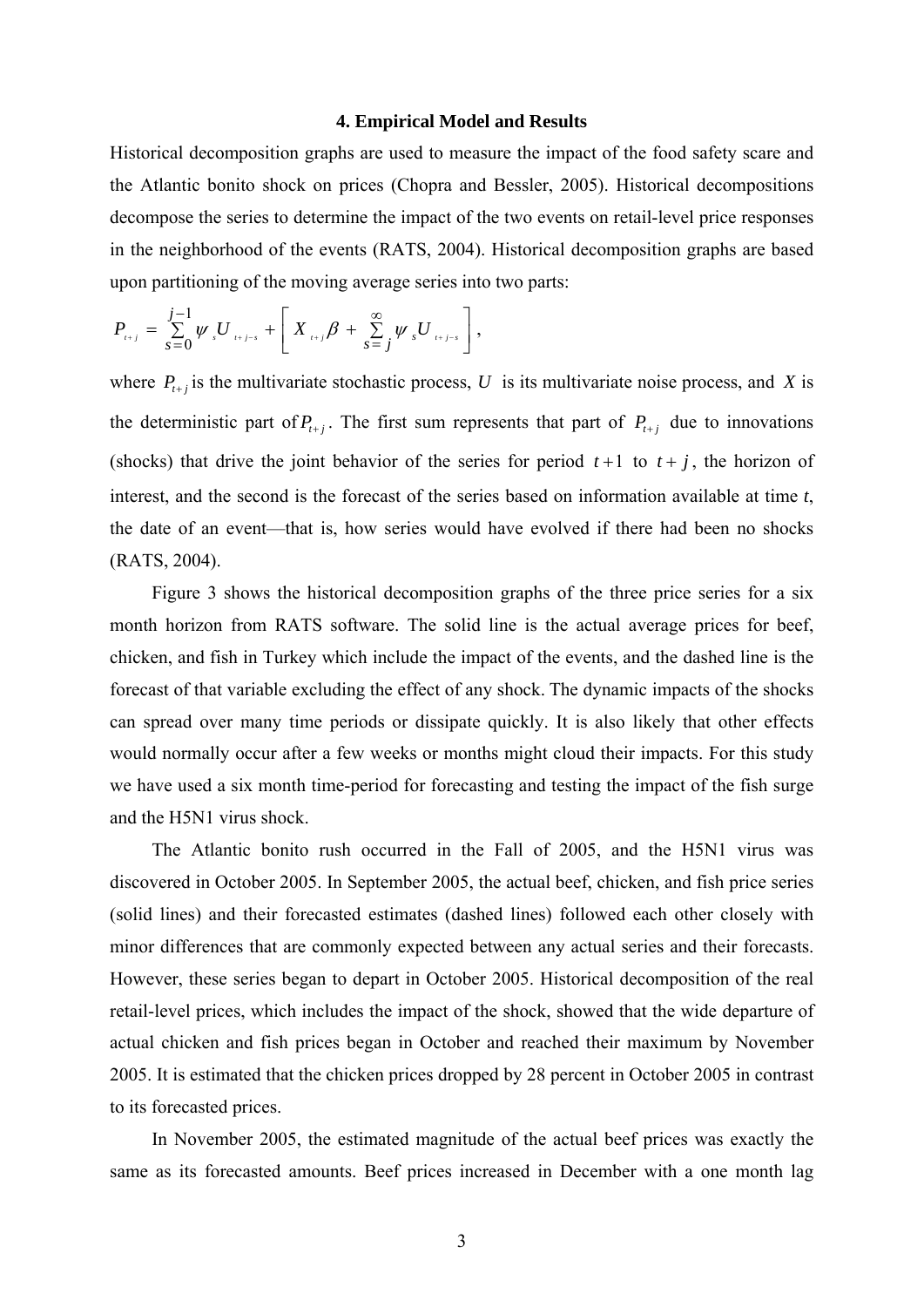when compared to the increase in fish prices, and quickly surpassed its own forecasted amounts. Between October and November of 2005, beef prices were increasing as expected and indicated by the forecasted series.

We know that there was a huge increase in the quantity of fish caught during the same period, leading to a decrease in the fish prices; but consumers apparently considered fish as a substitute for poultry and, as a result, the amount of fish consumed increased. However, as the consumption of fish began to increase by the beginning of November 2005, at that time its price was still significantly less than its forecasted levels. Fish prices did not surpass its forecasted levels until January.

It is important to note that the data represent equilibrium prices, and price movements might be attributable to either demand or supply shifts. Regarding the Atlantic bonito rush, one expects supply to shift outward, but Turkish consumers consume so little fish that one would expect any supply impact not to be overwhelmed by potential demand impacts. No supply shifts are anticipated in connection with the beef products in Turkey, and we are not aware of any substantial concurrent supply shifts caused by other factors. Thus, while recognizing the possibility of confounding supply-side influences, we interpret the results under the expectation that price variation during the events' windows is primarily driven by shifting consumer confidence in meat quality and meat safety.

The difference between the actual (solid line) and the forecasted chicken prices (dashed line) indicates that chicken prices did not reach its forecasted estimates for the whole duration of the time period under investigation, suggesting the lingering consumers' concerns for food safety. There was a suppressed demand for poultry during the crisis with demand for poultry meat decreasing, while companies allegedly destroyed chicks they owned and cancelled the contracts they had signed with growers, suppressing their supply as well. Also, during the crisis, several small sized producers went bankrupt and exited the market due to excess financial pressures (Yalçın, 2006).

Overall, the historical decomposition results showed, as expected, that the H5N1 virus discovery impacted chicken consumption negatively, decreasing retail prices. The H5N1 virus discovery was covered by the media and electronic news outlets rather quickly, indicating that there was no problem with the flow of information through the supply chain. Therefore, the estimated one month lag of the increase in fish consumption might most likely reflect the increase in more than normal levels of fish caught and consequent lower prices.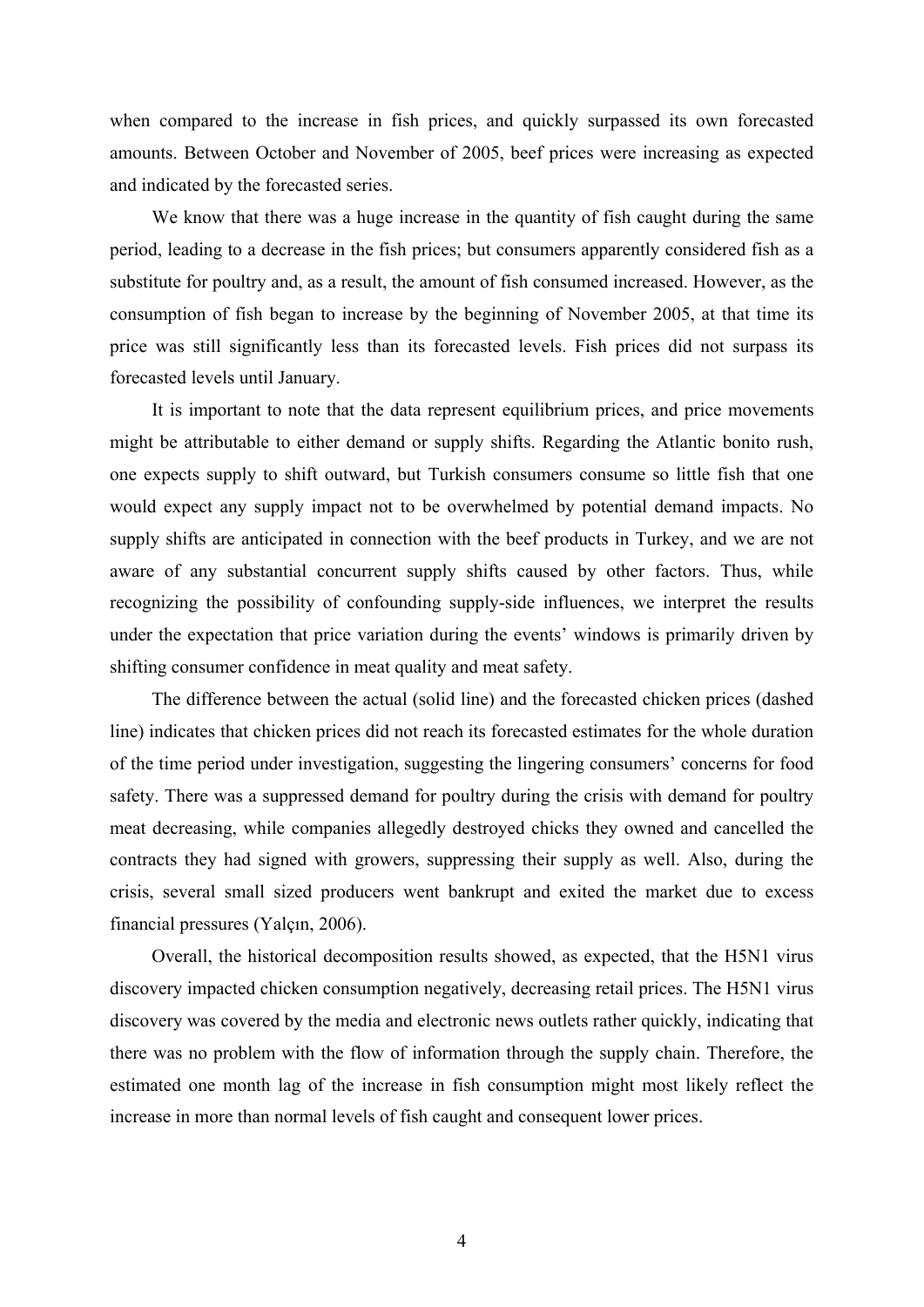# **5. Conclusions**

In 2005, the avian influenza outbreak in Turkey occurred in the middle of the fishing season, where more than normal levels of fish were caught. Despite the increase in supply, fish was the cheapest source of protein since bonitos and similar fish are usually relatively inexpensive compared to red meat during the winter months in Turkey (Sarigedik, 2006). Red meat prices varied a lot during the crisis where the bovine meat prices went up as high as 9.60 YTL/kg of carcass weight during earlier stages of the crisis, and dropped to 7.80 - 8.20 YTL/kg of carcass weight, which is about the same price prior to the outbreak. Red meat prices were stable between April and June of 2006.

The results of this study indicated that price responses in the neighborhood of avian influenza and Atlantic bonito rush events were expectedly dissimilar, but they were consistent with relatively well-informed, rational consumers. The prices of poultry dropped as expected due to the H5N1 avian influenza scare and consumers substituted beef and fish for chicken. With the increase in fish supply, fish prices initially decreased. However, increase in consumption of fish as a source of protein substituting for chicken, eventually increased fish prices. Fish consumption increased, and as a result, fish prices actually doubled.

According to Taha (2007), countries affected by avian influenza outbreak had a similar experience; "initial declines in poultry consumption as consumers fear contagion, followed by recovering consumption after a few months as consumers gain confidence." (p.24) Poultry prices dropped, consumers shifted their consumption away from chicken towards beef, fish, and other substitutes (Obayelu, 2007). However, with media coverage and consumer education during and after the crisis, consumers' food safety concerns diminished and poultry consumption increased.

#### **References**

- ABGS (Republic of Turkey Prime Ministry Secretariat General for EU Affairs) (2006)
	- "Turkey-Screening Fisheries Acquis: Answers to Non-exhaustive List of Issues and Questions to Facilitate Preparation for Bilateral Meetings." Retrieved August 15, 2008 from Turkish Ministry of Agriculture website at
	- http://www.tarim.gov.tr/AB\_Tarim/balikcilik/sualname\_cvp\_eng.doc.
- Besd-Bir (2006) Poultry Meat Producers and Breeders Association website; http://www.besdbir.org.
- Besd-Bir (2007) "Kanatlı Bilgileri Yıllığı-2006" (Annual Report on Poultry-2006), Ankara, Turkey.

5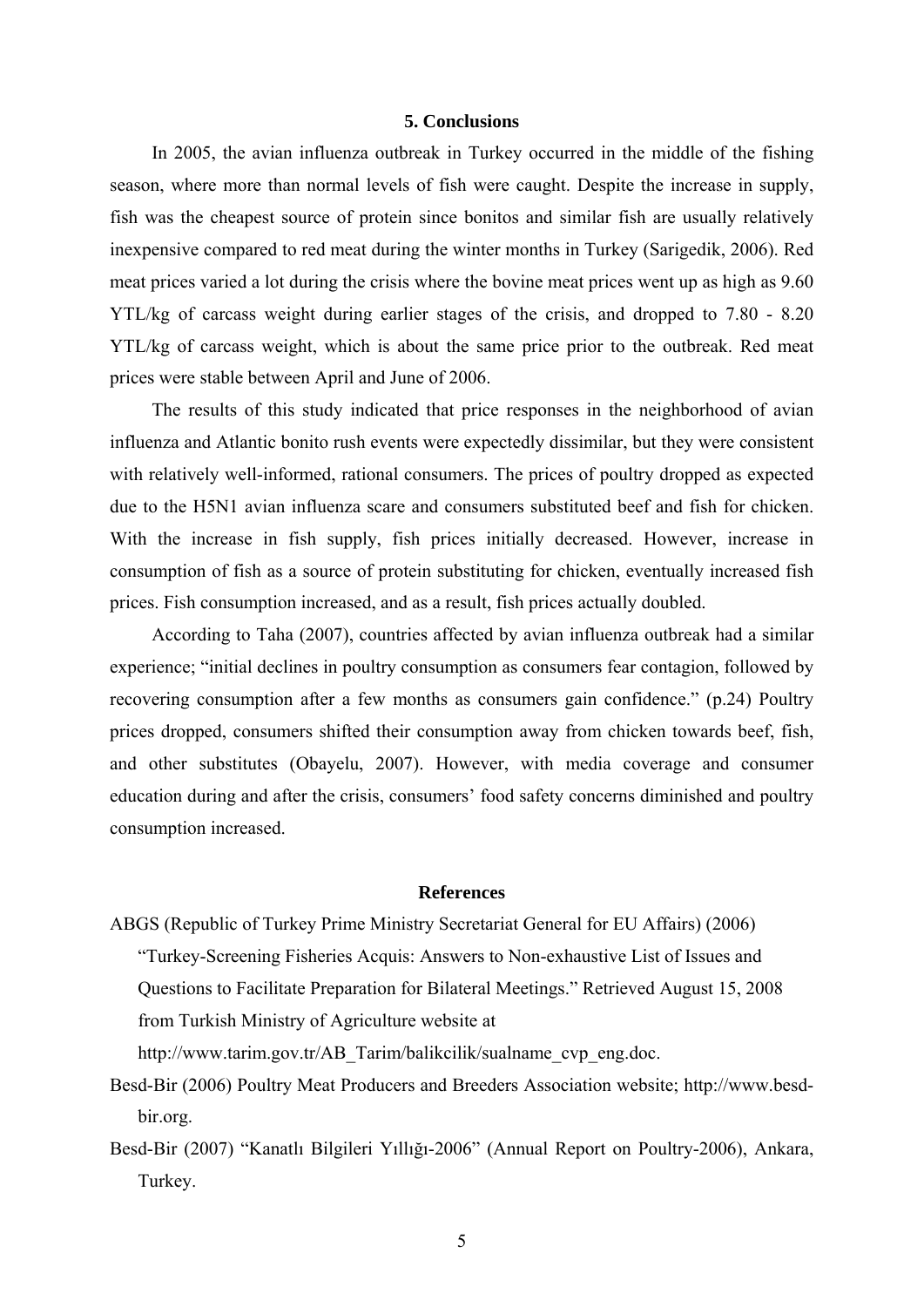- Chopra, A. and D.A. Bessler (2005)"Impact of BSE and FMD on beef industry in U.K." Paper presented at the NCR-134 Conference on Applied Commodity Price Analysis, Forecasting, and Market Risk Management, St. Louis, Missouri, April 18-19.
- European Union (EU). 2006. "Avian Influenza Preparedness and Response Project" Retrieved April, 30, 2007 from European Commission website at http://ec.europa.eu/enlargement/fiche\_projet/document/Turkey%202006\_17 966%20Avian%20influenza%20project%20fiche.pdf.
- FAO (2006) "National Aquaculture Sector Overview Turkey" Retrieved August 15, 2008 from Food and Agriculture Organization of the United Nations website at: http://www.fao.org/fi/website/FIRetrieveAction.do?dom=countrysector&xml=naso\_turke y.xml.
- Obayelu A. E. ( 2007) **"**Socio-economic analysis of the impacts of avian influenza epidemic on households poultry consumption and poultry industry in Nigeria: empirical investigation of Kwara State." *Livestock Research for Rural Development.* Volume 19, Article #4. Retrieved August 14, 2008 from CIPAV website at http://www.cipav.org.co/lrrd/lrrd19/1/obay19004.htm.
- RATS *User's Guide*, Version 6, Estima, 2004.
- Sarigedik, Unal (2006) "Turkey Poultry and Products An Update on AI in Turkey-Correction 2006" USDA Foreign Agricultural Service, GAIN Report, GAIN Report Number: TU6027, 6/2/2006, Retrieved August 14, 2008 from FAS website at www.fas.usda.gov/gainfiles/200606/146197968.doc.
- Sarnıç, M. (2006) "Kuş Gribi Hastalığının Türkiye Ekonomisi Üzerindeki Etkileri (The effects of Avian Influenza on the Turkish Economy)" Retrieved April, 2007 from the website at: http://www.ekodialog.com/Makaleler/kusgribi ekonomiye etkisi.html.
- Saygı, Hülya, Şahin Saka, Kürşat Fırat, and Tuncer Katağan (2006) "İzmir Merkez İlçelerinde Kamuoyunun Balık Tüketimi ve Balık Yetiştiriciliğine Yaklaşımı (The consumption of fish and approach to fish culture of public opinion in Izmir Central Districts" *E.U. Journal of Fisheries & Aquatic Sciences*, Vol.23, No:1-2, pp.133-138.
- Şanslı, Şenol, and Hülya Saygı (2001) "Su Ürünleri Tüketimi İçin Bir Ekonometrik Model (Econometric model for seafood consumption)" *E.U. Journal of Fisheries & Aquatic Sciences*, Vol.18, No:3-4, pp.383-390.

Taha, Fawzi A. (2007) "How Highly Pathogenic Avian Influenza Has Affected World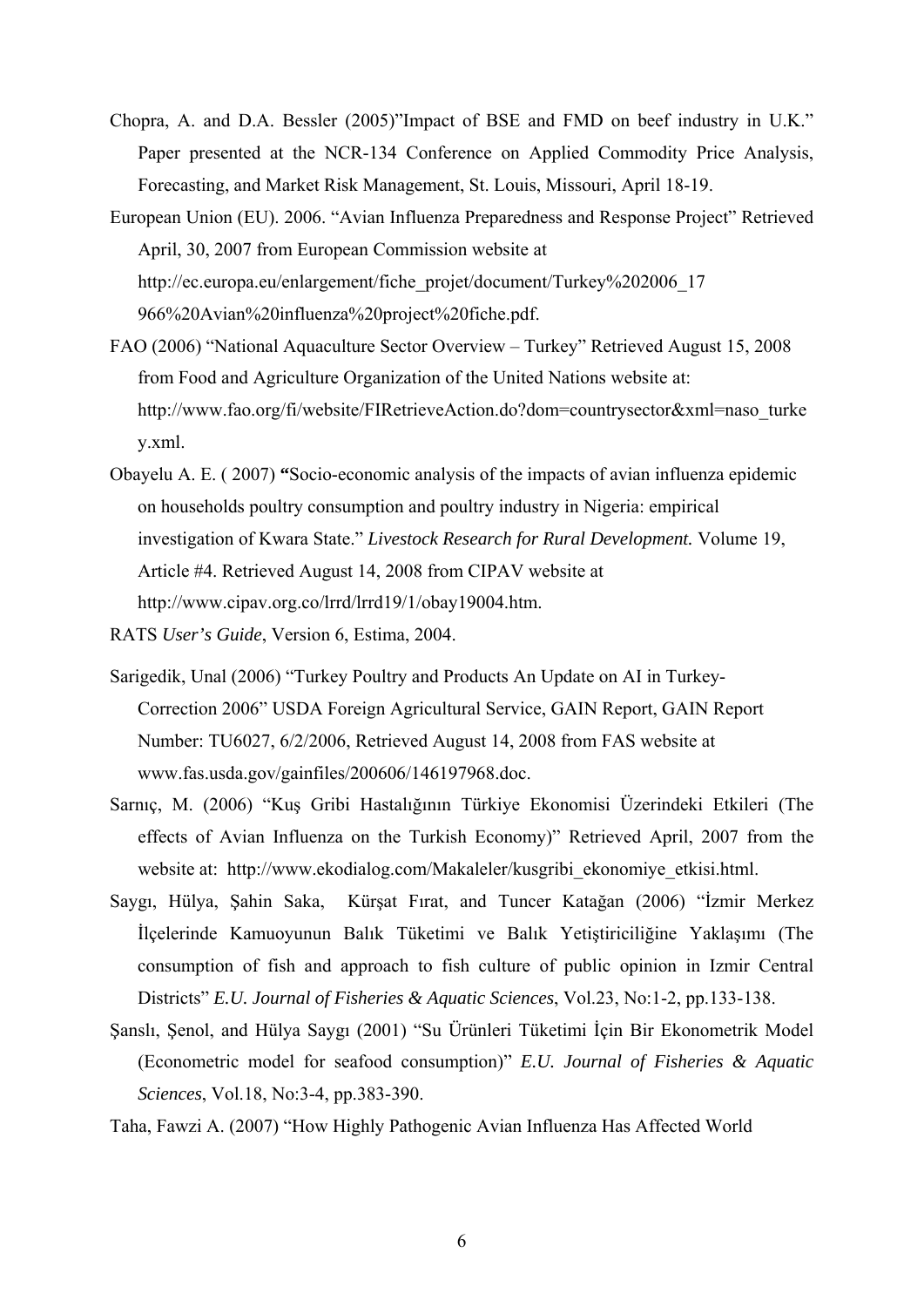Poultry-Meat Trade"A Report from the Economic Research Service, LDP-M-159-02, Economic Research Service/USDA, October 2007, Retrieved August 14, 2008 from ERS website at

http://www.ers.usda.gov/Publications/LDP/2007/10Oct/LDPM15902/LDPM15902.pdf.

- Tekinay, Adem A., Mustafa Alpaslan, Özcan Özen, Pınar E. Akyüz, Gülçin Kahyaoğlu, and Derya Güroy (2003) "A Comparative Analysis of Istanbul Fish Market Records Between 1998 and 2001" *E.U. Journal of Fisheries & Aquatic Sciences*, Vol.20, No:3-4, pp.413- 418.
- Timur, Metin, and Kadir Doğan, (1999) "İstanbul Balık Hali (Türkiye) ve Halde Pazarlanan Su Ürünleri (İstanbul (Turkey) fish auction hall and marketing)" *E.U. Journal of Fisheries & Aquatic Sciences*, Vol.16, No:1-2, pp.1-17.

Turkstat (Turkish Statistical Institute), http://www.turkstat.gov.tr.

- World Health Organization (WHO), "Avian Influenza fact sheet," Retrieved April, 2007 from WHO website at http://www.who.int/mediacentre/factsheets/avian\_influenza/en 2006.
- Yalçın, C. Professor at the Department of Animal Health Economics and Management, Ankara University, Turkey, Personal communication on October 4, 2006.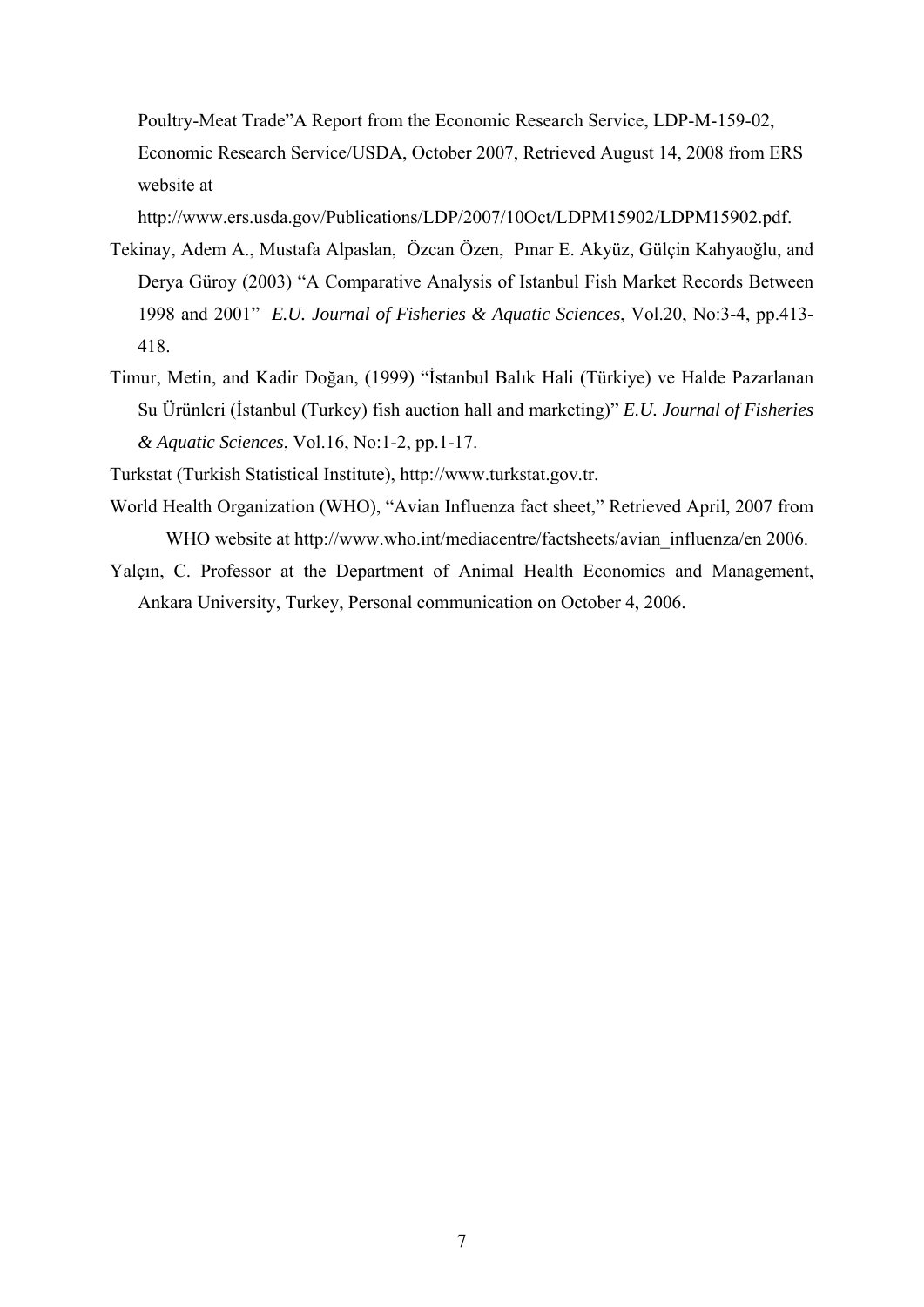| <b>Meat production in Turkey (tons)</b> |                |               |                |         |  |  |  |  |  |
|-----------------------------------------|----------------|---------------|----------------|---------|--|--|--|--|--|
|                                         | Sheep and goat | <b>Cattle</b> | <b>Poultry</b> | Fish    |  |  |  |  |  |
| 2000                                    | 132,534        | 354,636       | 662,748        | 441,690 |  |  |  |  |  |
| 2001                                    | 101,799        | 331,589       | 629,888        | 465,180 |  |  |  |  |  |
| 2002                                    | 91,282         | 327,629       | 726,607        | 493,446 |  |  |  |  |  |
| 2003                                    | 74,493         | 290,455       | 905,252        | 416,126 |  |  |  |  |  |
| 2004                                    | 80,015         | 364,999       | 914,458        | 456,752 |  |  |  |  |  |
| 2005                                    | 86,133         | 321,681       | 979,412        | 334,248 |  |  |  |  |  |
| 2006                                    | 96,032         | 340,705       | 934,732        | 409,945 |  |  |  |  |  |

**Table 1**

**Sources: Turkstat and Besd-Bir (2007)**

| <b>Quantity of sea fish caught in Turkey (tons)</b> |         |         |         |         |         |         |         |  |  |  |
|-----------------------------------------------------|---------|---------|---------|---------|---------|---------|---------|--|--|--|
| <b>Type of fish</b>                                 | 2000    | 2001    | 2002    | 2003    | 2004    | 2005    | 2006    |  |  |  |
| Anchovy                                             | 280,000 | 320,000 | 373,000 | 295,000 | 340,000 | 138,569 | 270,000 |  |  |  |
| Blue fish                                           | 4,250   | 13,060  | 25,000  | 22,000  | 19,901  | 18,357  | 8,399   |  |  |  |
| Horse mackerel                                      | 15,000  | 15,545  | 19,500  | 16,400  | 18,068  | 13,540  | 14,127  |  |  |  |
| Pilchard                                            | 16,500  | 10,000  | 8,684   | 12,000  | 12,883  | 20,656  | 15,586  |  |  |  |
| Grey mullet                                         | 27,000  | 22,000  | 12,000  | 11,000  | 12,424  | 10,560  | 8,915   |  |  |  |
| <b>Whiting</b>                                      | 18,000  | 10,000  | 8,808   | 8,000   | 8,205   | 8,309   | 9,112   |  |  |  |
| Atlantic bonito                                     | 12,000  | 13,460  | 6,286   | 6,000   | 5,701   | 70,797  | 29,690  |  |  |  |
| Sprat                                               | 7,000   | 1,000   | 2,050   | 6,025   | 5,411   | 5,500   | 7,311   |  |  |  |
| Hake-European hake                                  | 18,190  | 20,810  | 10,500  | 7,500   | 4,380   | 4,100   | 3,460   |  |  |  |
| Chup mackerel                                       | 9,000   | 4,500   | 1,500   | 1,480   | 1,402   | 2,001   | 2,760   |  |  |  |
| Other                                               | 34,750  | 34,805  | 26,118  | 30,721  | 28,377  | 41,859  | 40,585  |  |  |  |
| Total                                               | 441,690 | 465,180 | 493,446 | 416,126 | 456,752 | 334,248 | 409,945 |  |  |  |

**Table 2**

**Source: Turkstat**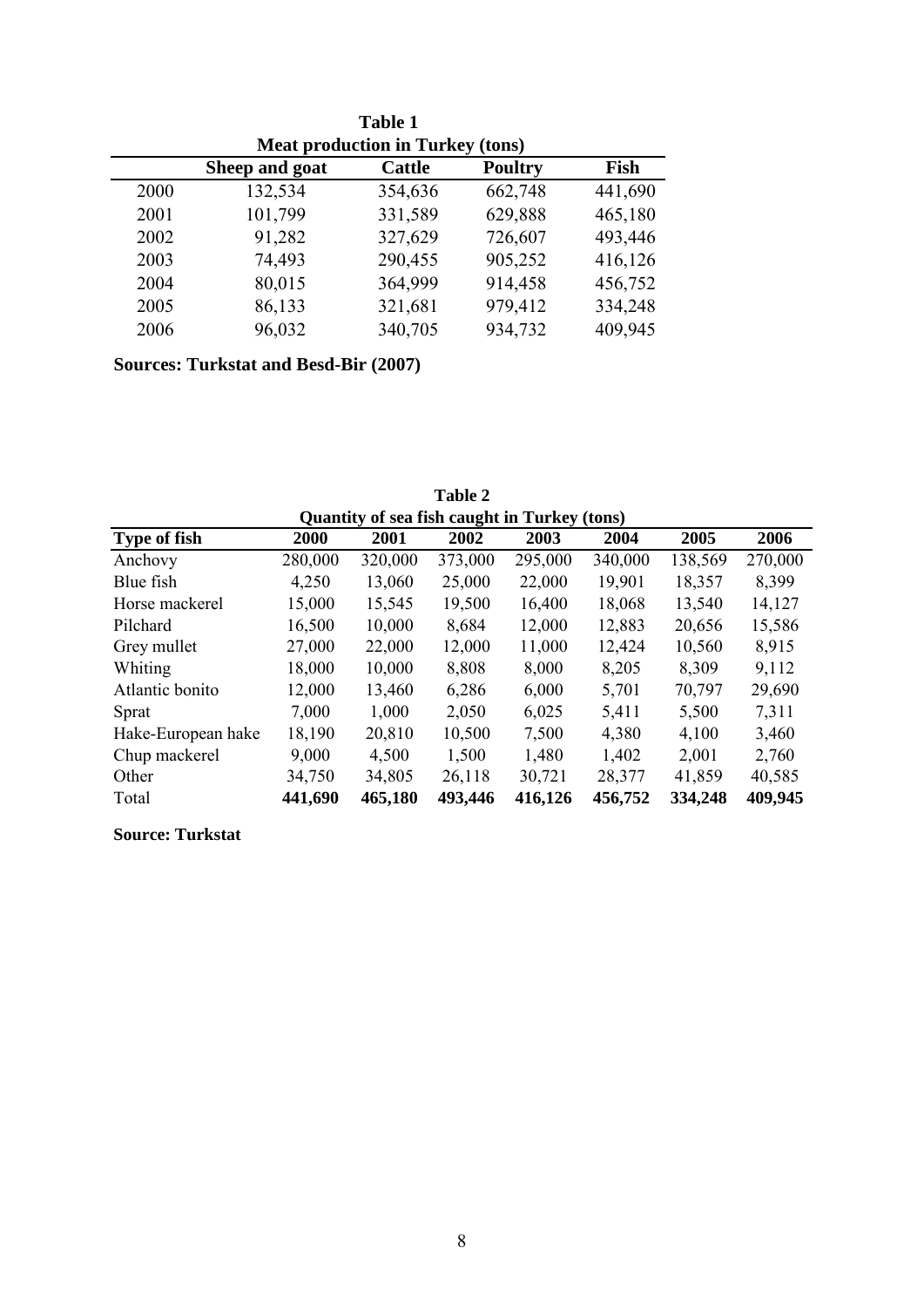

**Figure 1: Real beef, fish, and chicken prices in Turkey** 



**Figure 2: Atlantic Bonito—Quantity caught and real prices at Istanbul Sea Products Marketplace**